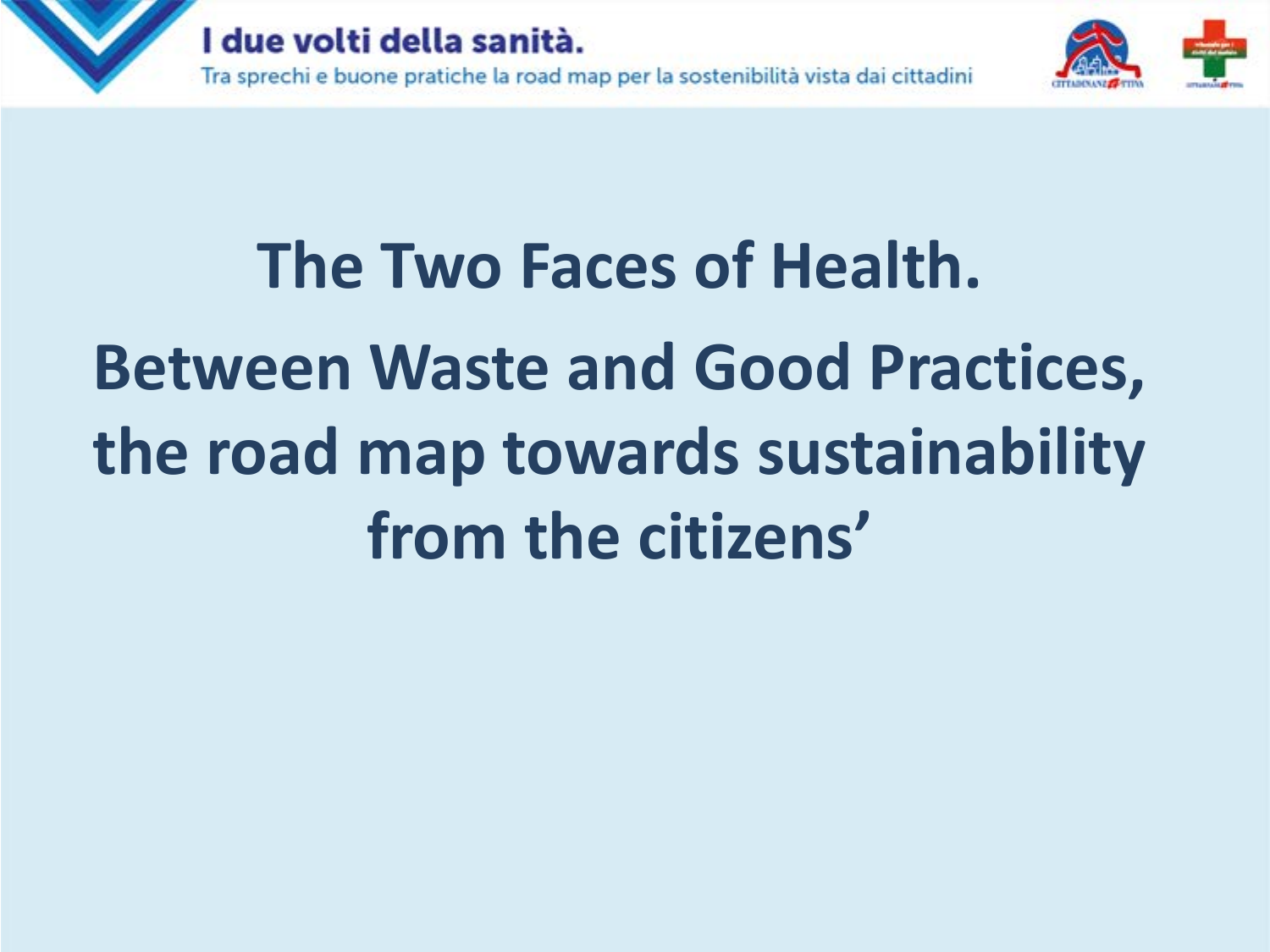

Strategic goal of the project «The Two Faces of Health. Between waste and good practices, the road map towards sustainability from the citizens'" **was to describe how Health National Service is working nowadays**.

So, this project has been articulated in **two levels**:

- *"pars destruens"* the first Report about Waste in the Italian Healthcare Service
- *"pars costruens"* XII° Edition of Andrea Alesini award for good practices.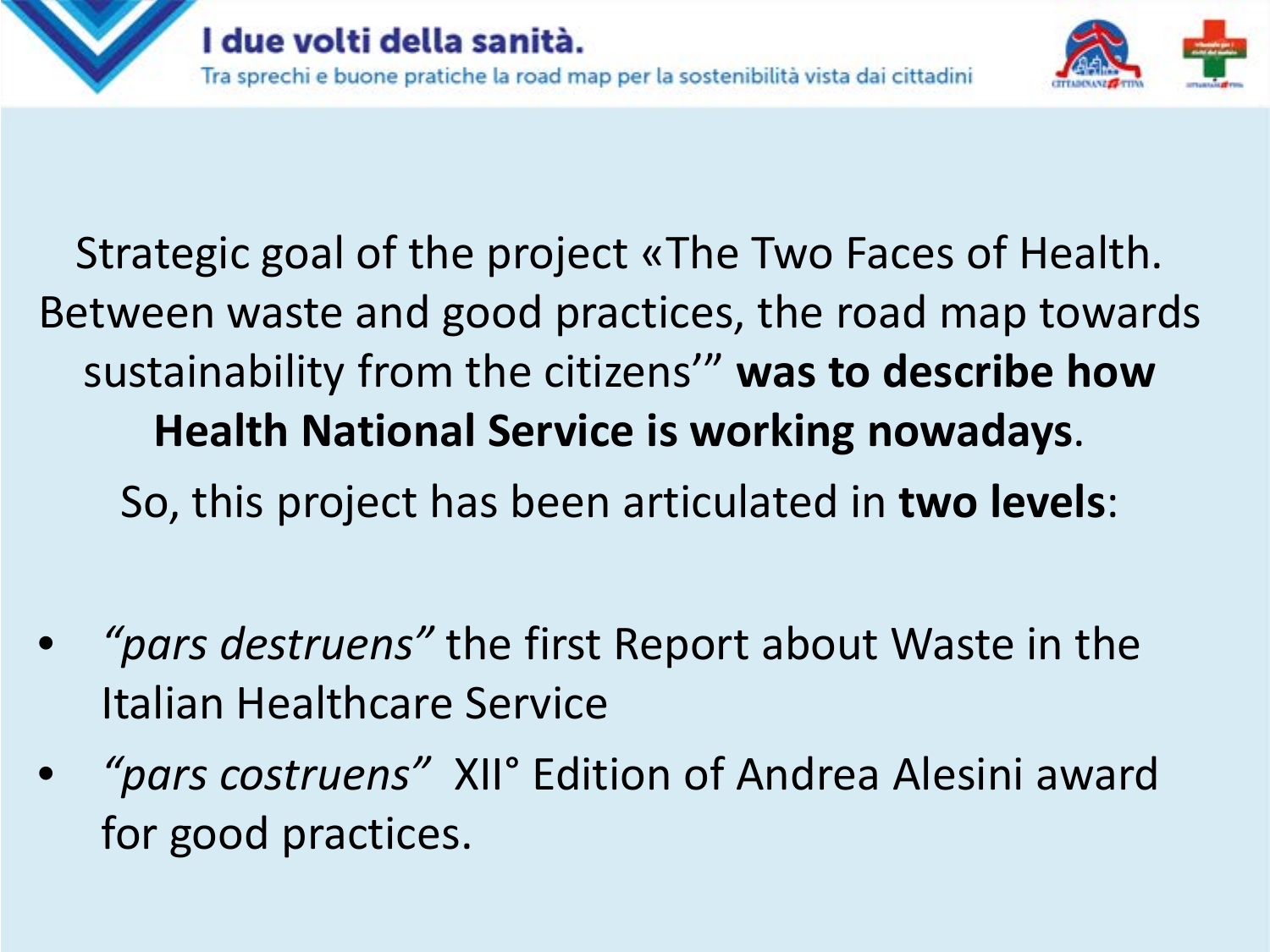



## **The first Report about Waste in the Italian Healthcare Service**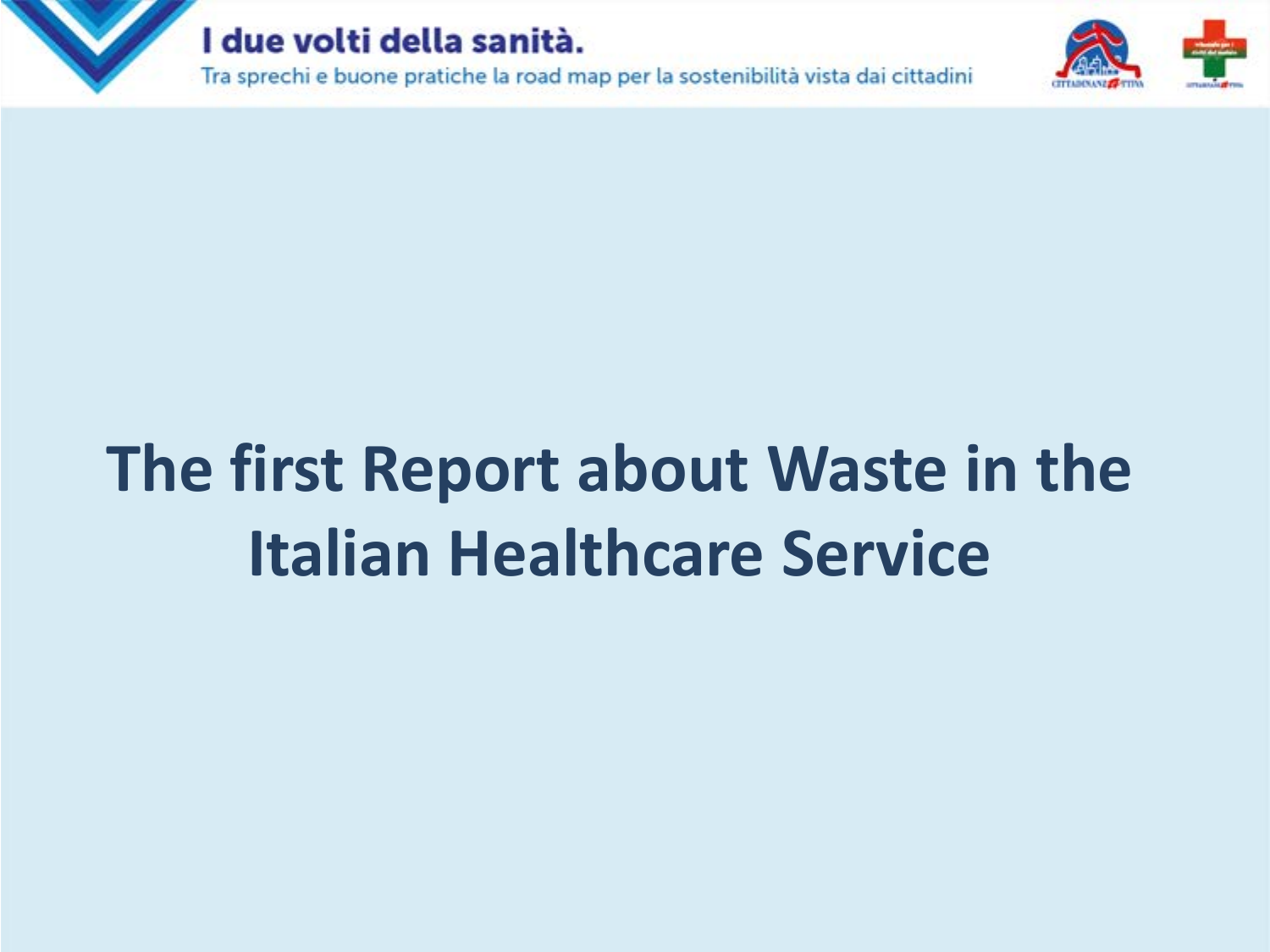Tra sprechi e buone pratiche la road map per la sostenibilità vista dai cittadini



The goal of the project

• The first Report about wastes in the Italian **Healthcare** Service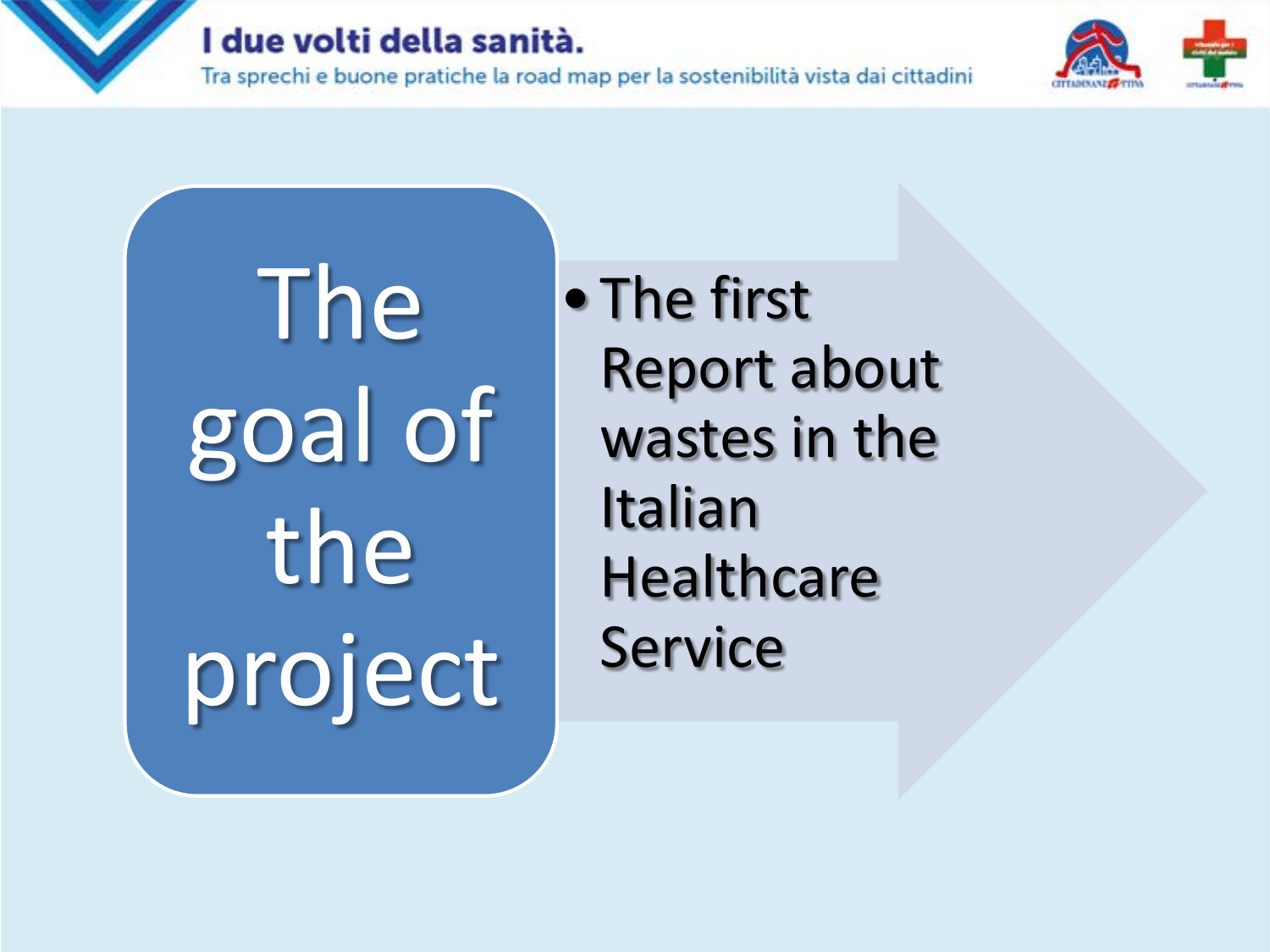



# But, above all …

•The first italian definition of Waste, according to citizens' experiences and points of view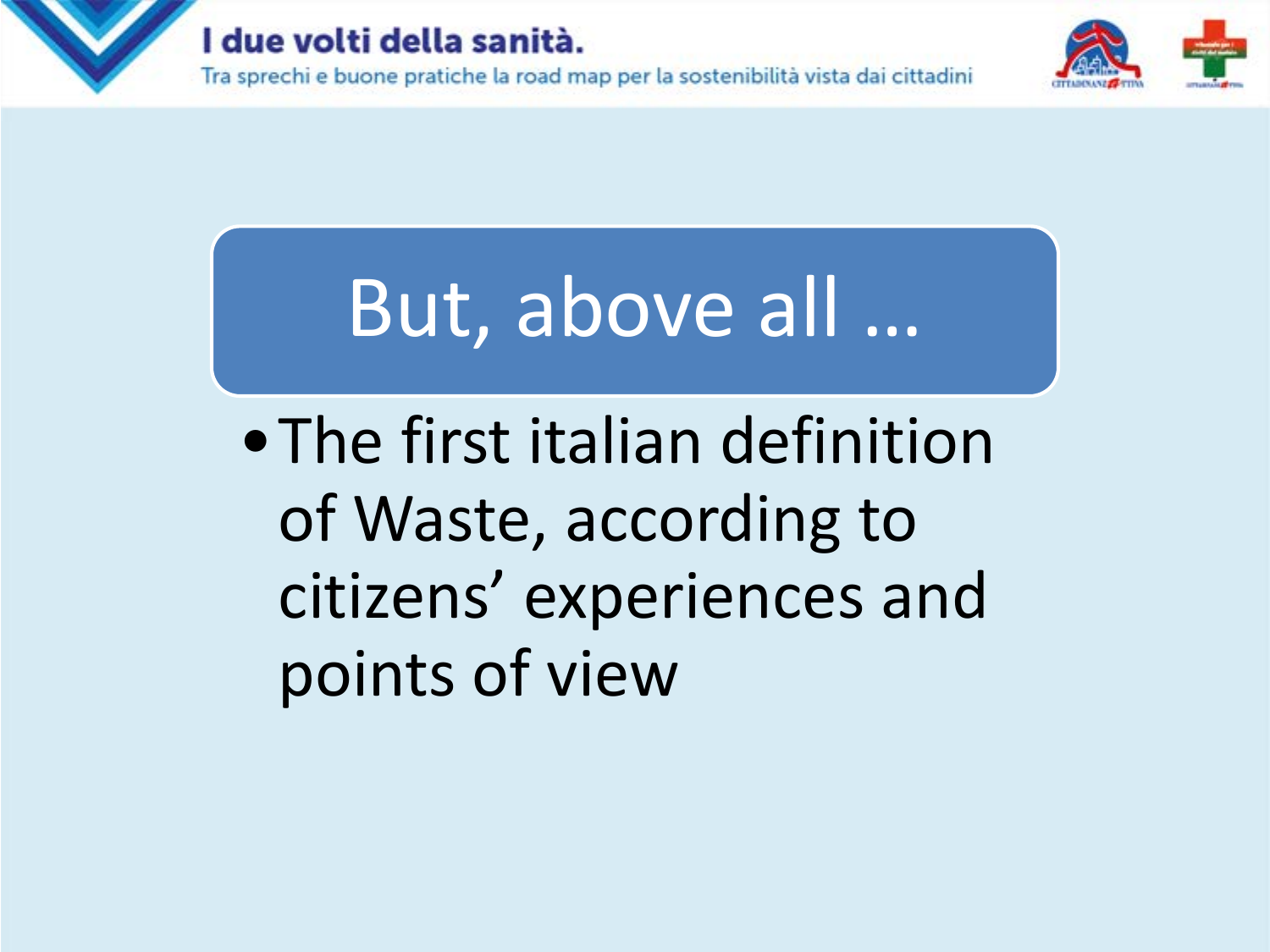



This is a great goal for the association, because…

• It took a lot of time just to set up an internal process of cultural, political and knowledge debates and exchanges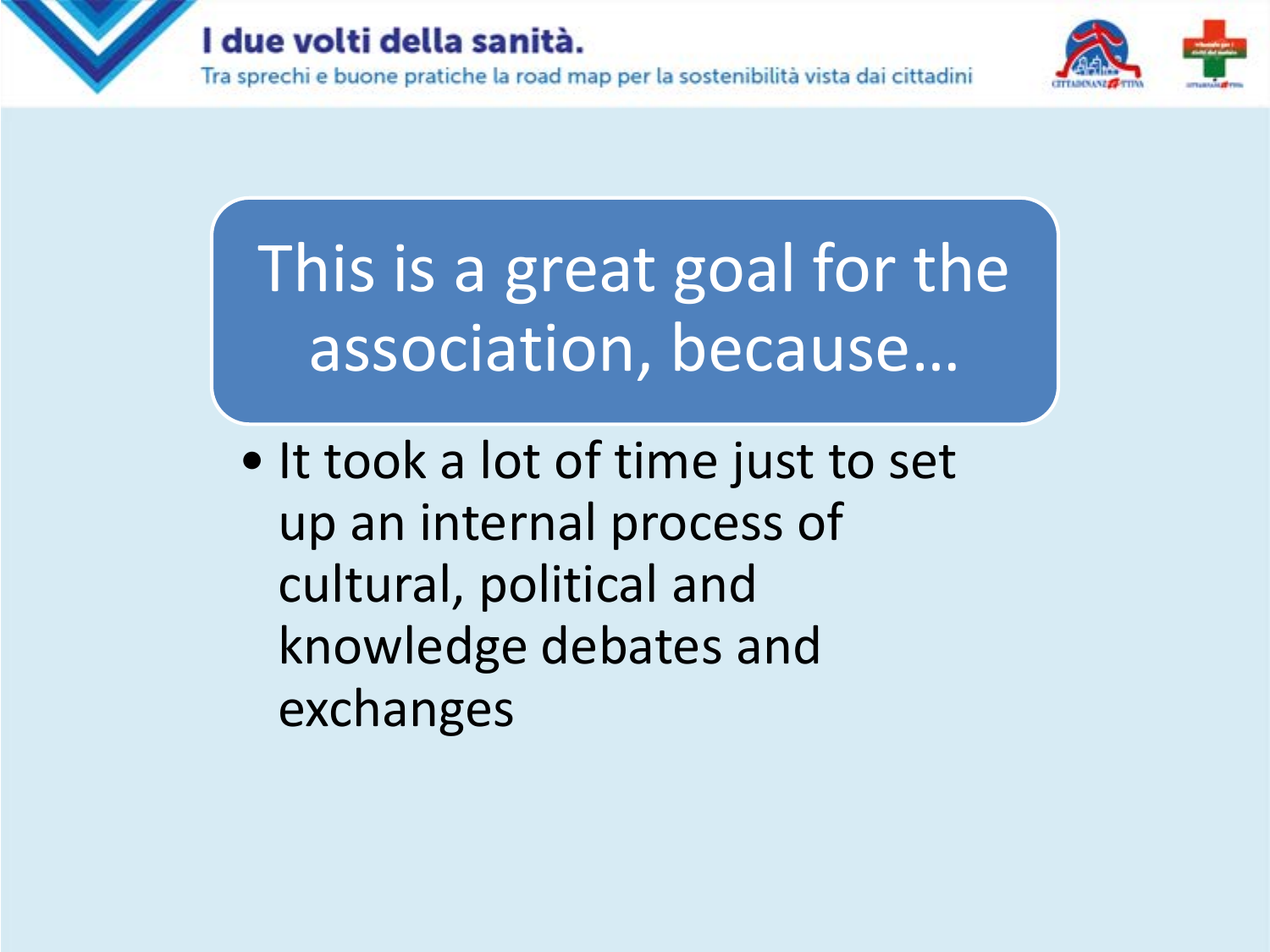

## Our definition of Health Waste is …

• Waste in the National Health System is any activity, behaviour, good or service that uses resources and does not result in health, wellbeing or quality of life according to the definition of European Chart of patients' rights.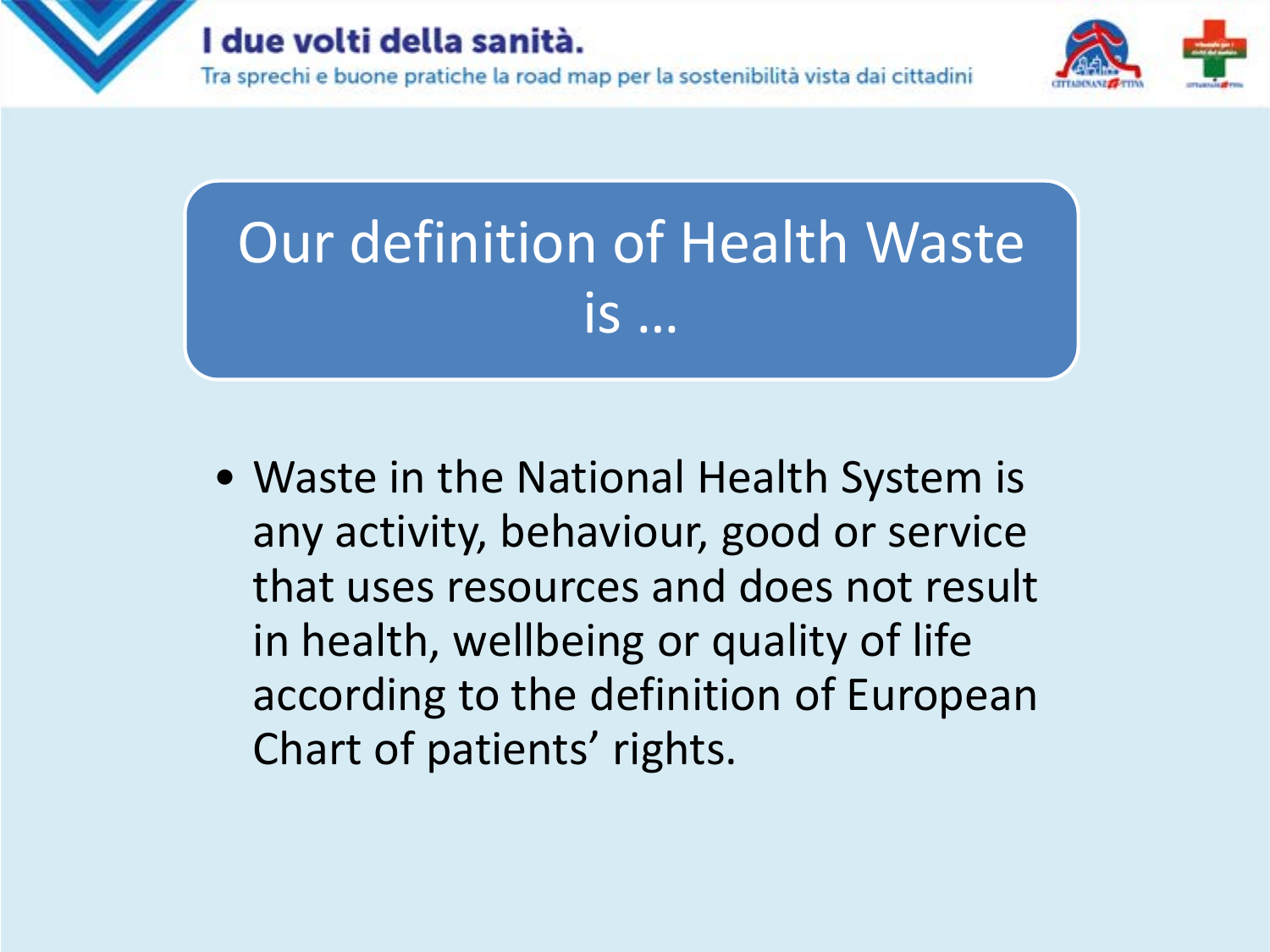



**Analysis** from recent literature

How we realized the Report: our methodology

**Map** of real cases of waste in health reported by italian citizens

**Critical interpretation of literature data combined with real cases** realized by Cittadinanzativa in collaboration with most relevant institutional and clinical stakeholders (Scientific Societies, Istitutional key opinion leaders, Association of italian pharmaceutical companies, local hospitals …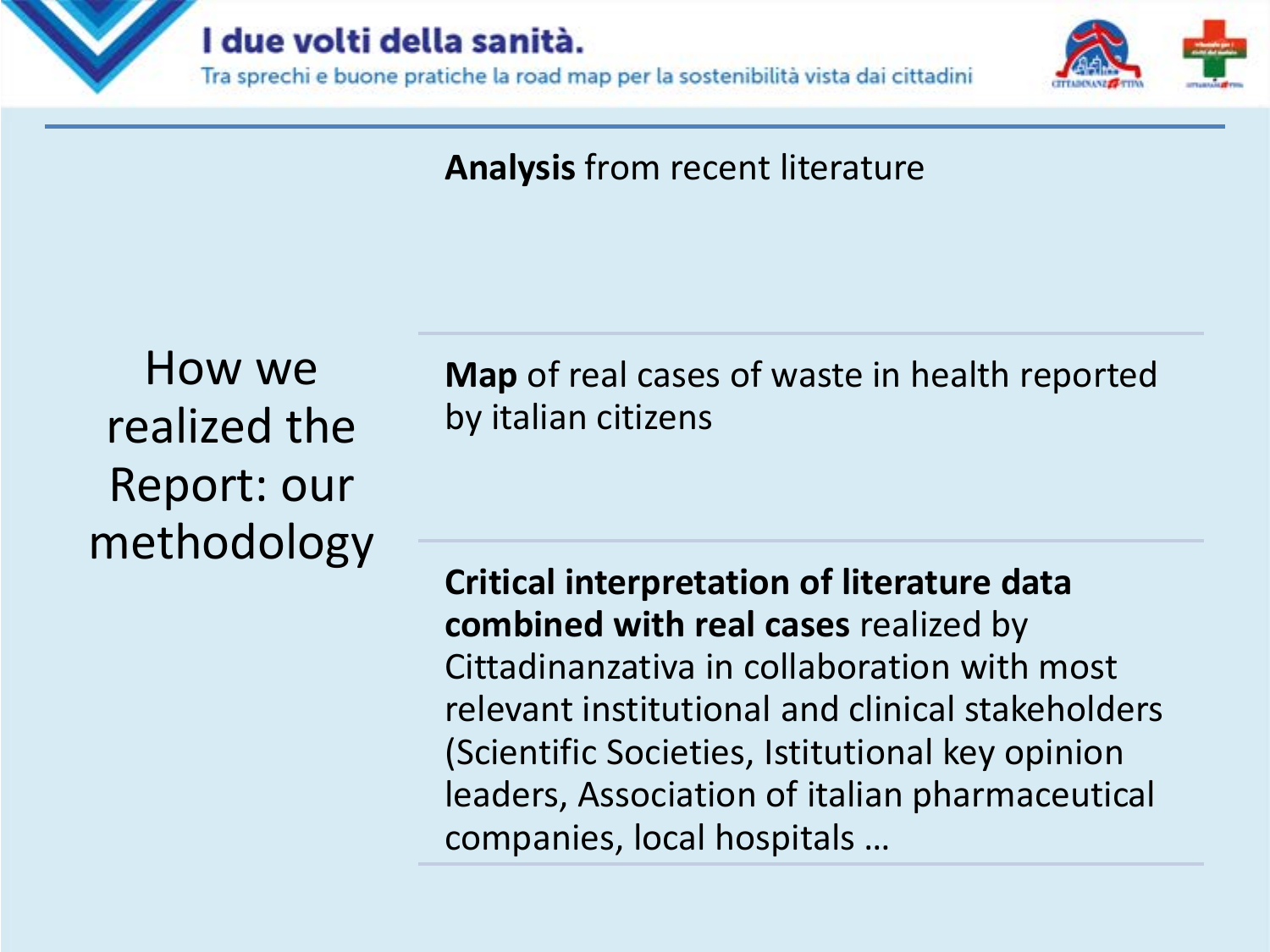Tra sprechi e buone pratiche la road map per la sostenibilità vista dai cittadini



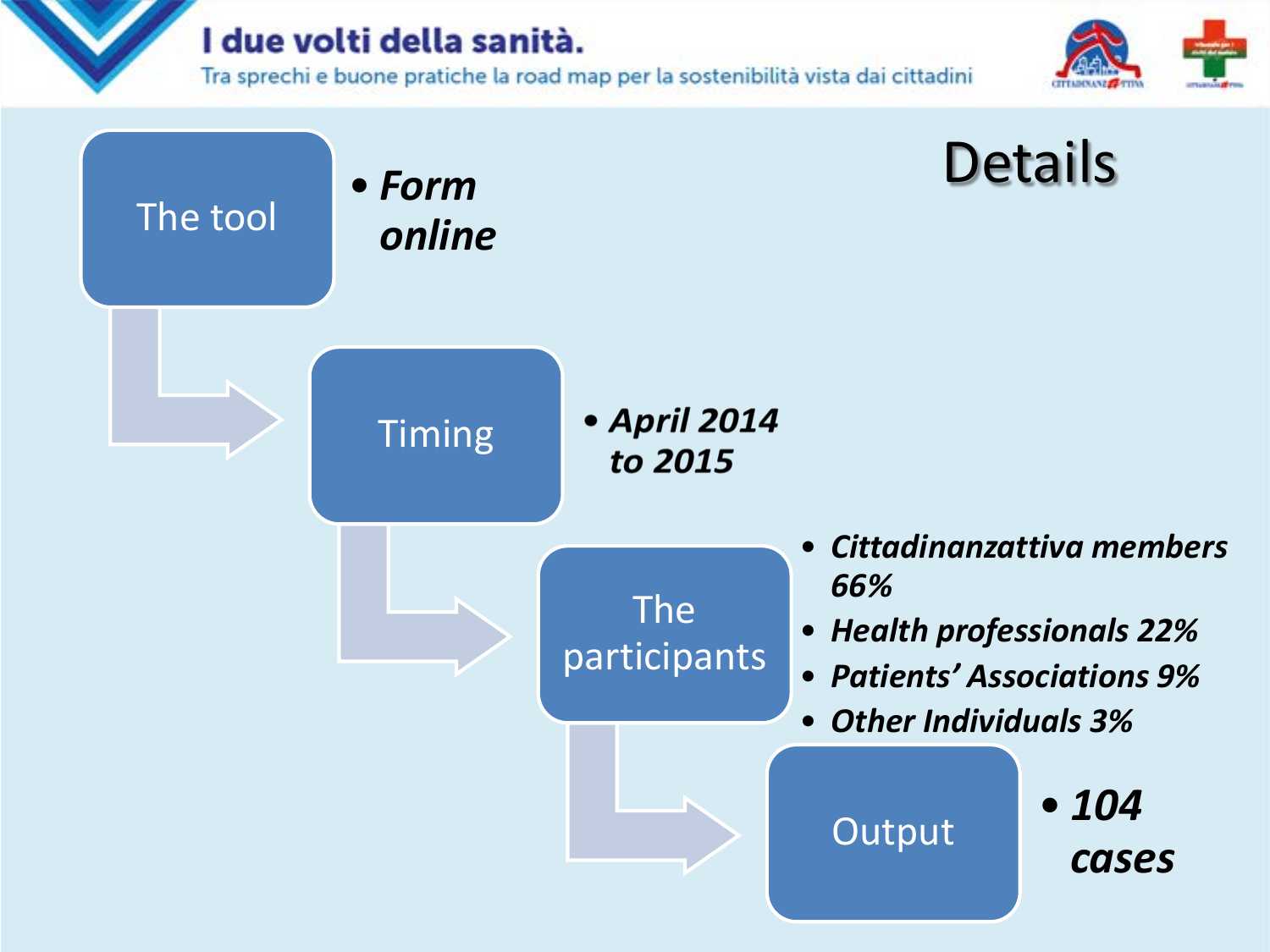Tra sprechi e buone pratiche la road map per la sostenibilità vista dai cittadini



| Main causes of waste in health service - citizens' experiences                  |     |  |
|---------------------------------------------------------------------------------|-----|--|
| Lack or surplus of staff                                                        | 9,1 |  |
| Allocation of resources/Ineffective organization of services/Purchases of       | 8,6 |  |
| goods/services not used                                                         |     |  |
| <b>Lack of planning</b>                                                         | 8,2 |  |
| Unused costly equipment                                                         | 7,3 |  |
| Inappropriate use of resources                                                  | 6,5 |  |
| Unused/underutilized facilities                                                 | 6   |  |
| Unnecessary bureaucracy                                                         | 4,3 |  |
| Call for tenders                                                                | 3,4 |  |
| Coordination of services                                                        | 3   |  |
| Assessments/Supervision/Hospitalizations/Conditions and maintenance of          | 2,6 |  |
| facilities/Job position and recruitment of head physician                       |     |  |
| Lack of Assistential Diagnostic-Therapeutic Paths/Difficulty accessing services | 2,2 |  |
| Information/reports/lack of computerization/Administrative Services             | 1,7 |  |
| Drugs/Other/Investments/Lack of participation                                   | 1,3 |  |
| Lack of access to documentation                                                 | 0,9 |  |
| Health mobility                                                                 | 0,4 |  |
| <b>TOTAL</b>                                                                    | 100 |  |

*I due volti della sanità, tra sprechi e buone pratiche. La road map per la sostenibilità vista dai cittadini, Cittadinanzattiva, 2016*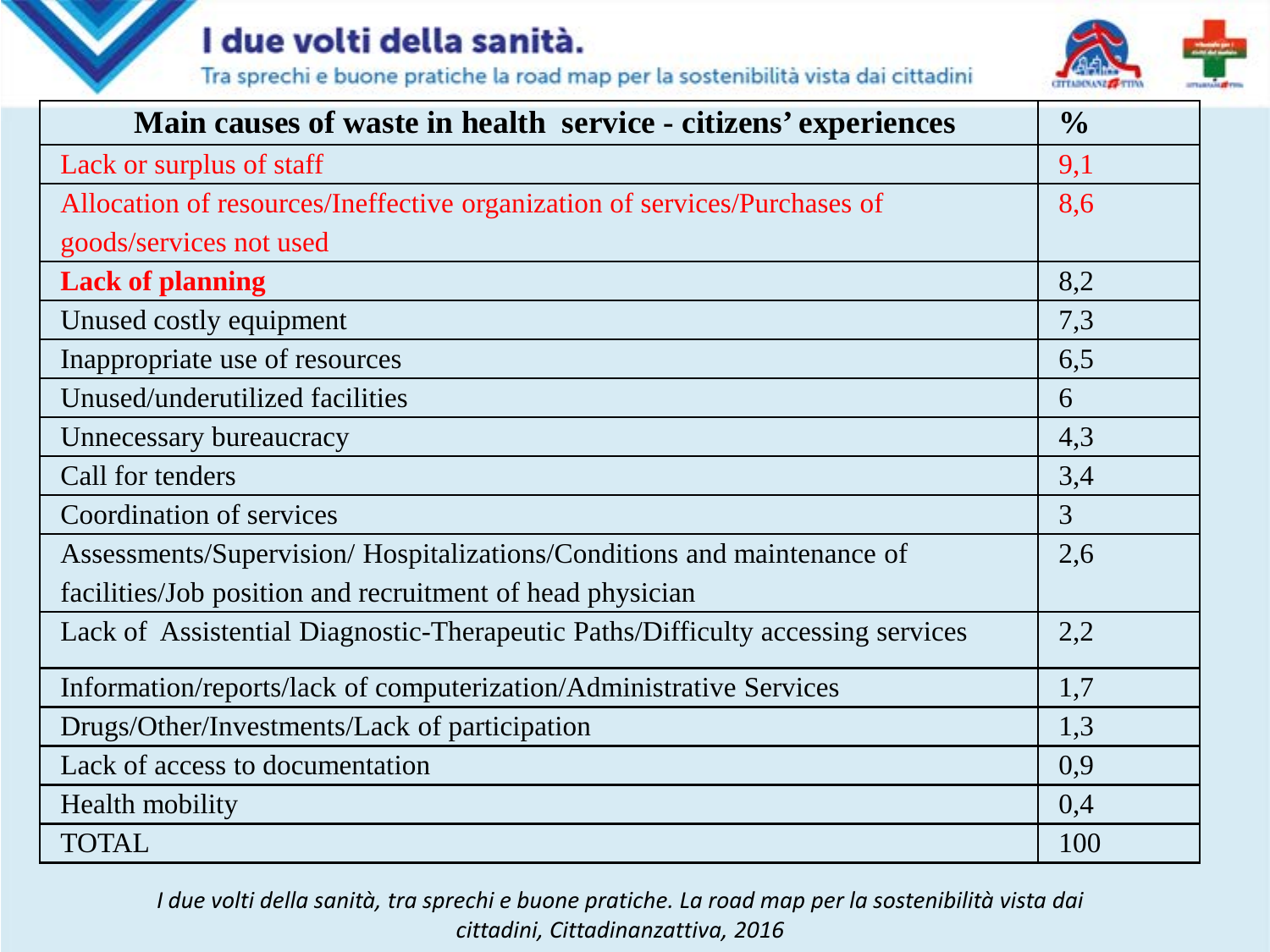

## **Classification of waste in healthcare based on the point of view of citizens**



*I due volti della sanità. Tra sprechi e buone pratiche, la road map per la sostenibilità vista dai cittadini, Cittadinanzattiva, 2016*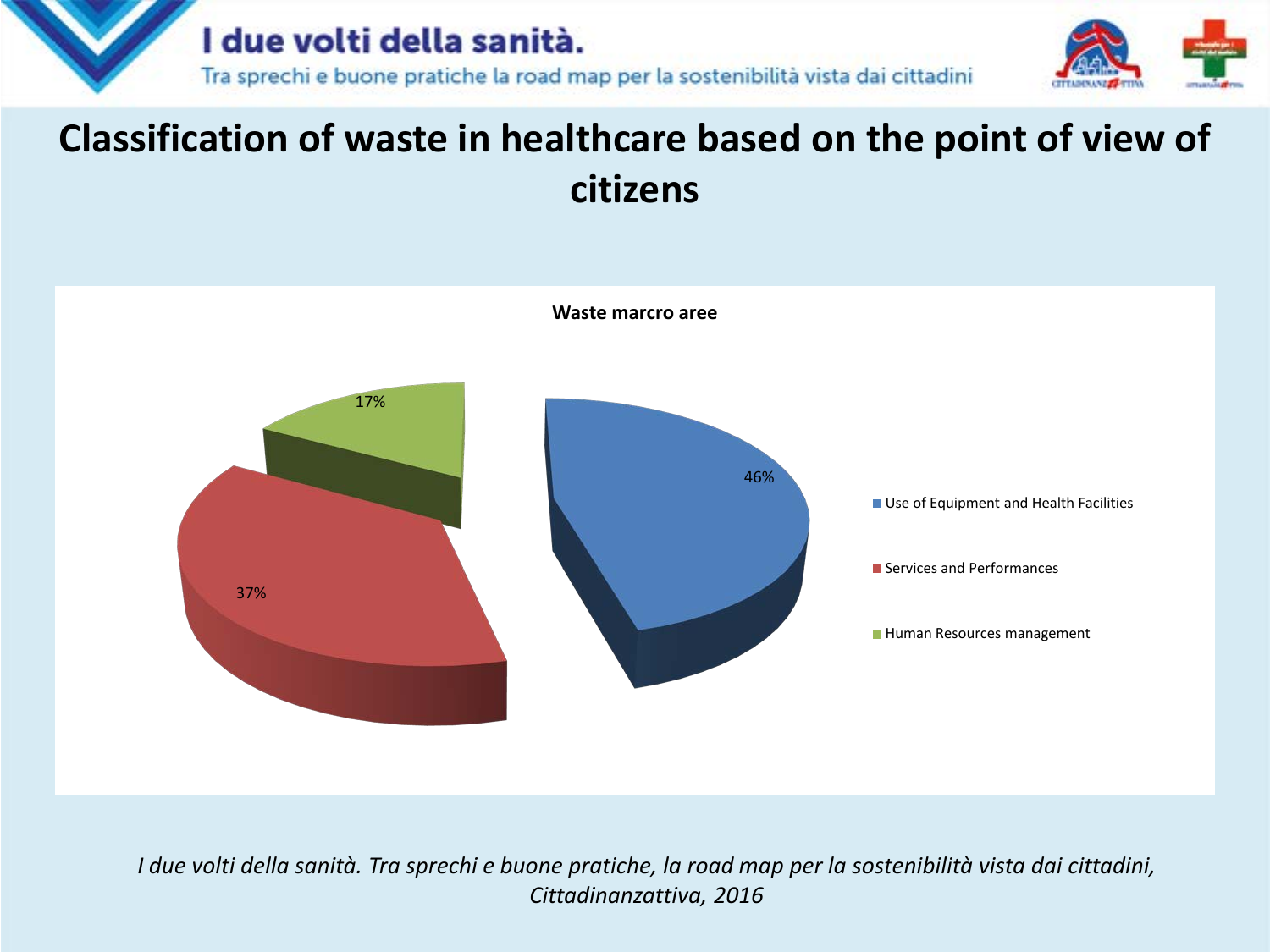

## **Classification of waste in healthcare based on the perspective of citizens: subcategories**

Unused or underused diagnostic and therapeutic equipment

**Use of Equipment and Health Facilities**

Unused or underused wards/departments

Internal condition of the facilities (common areas, furniture, medical equipment, various equipment etc.)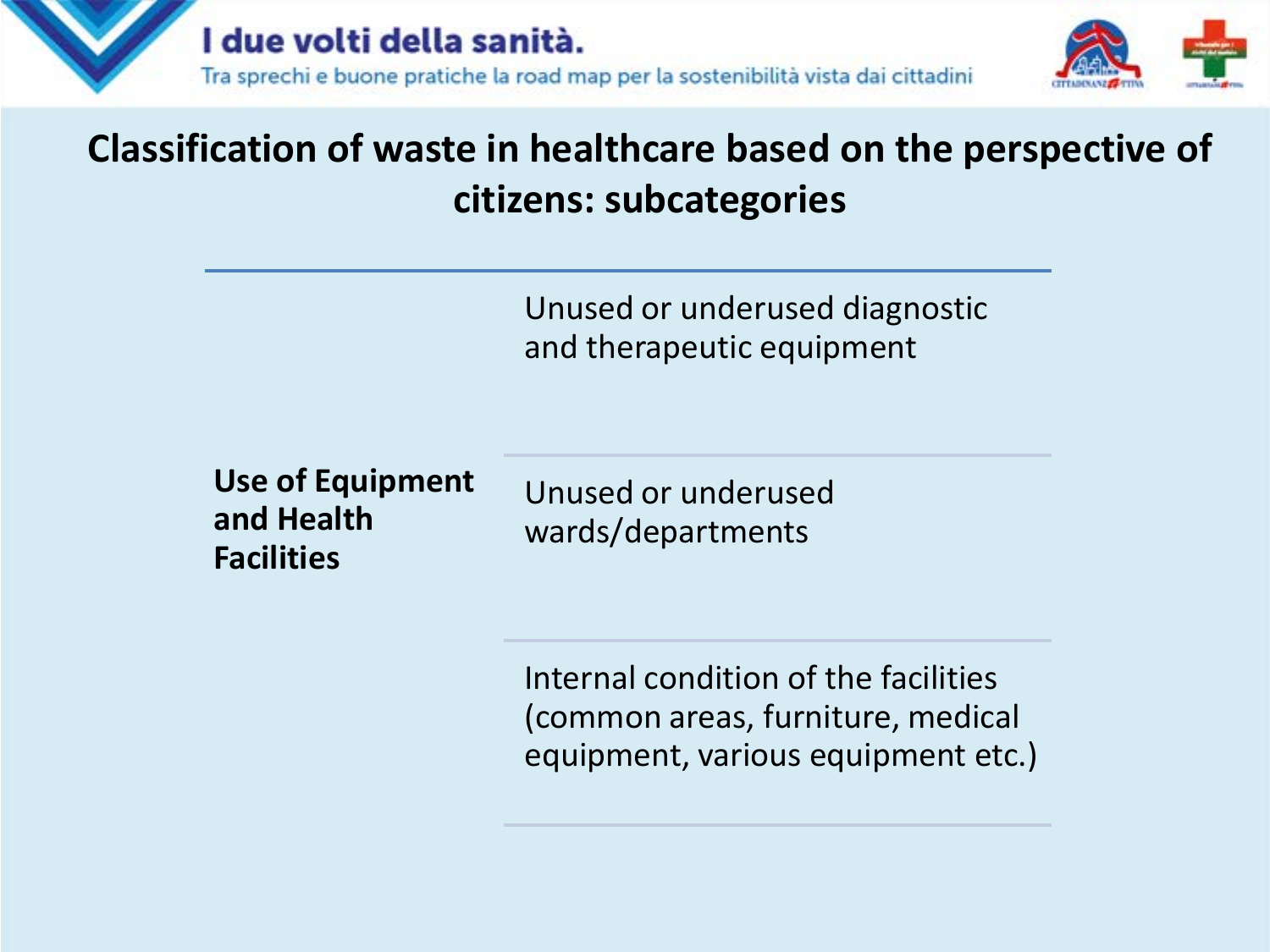Tra sprechi e buone pratiche la road map per la sostenibilità vista dai cittadini



No cures for oncology patients because the medical equipment doesn't work and they don't repair

it

New modern hospital built and never used and never open to the citizens

**Citizens' Experiences: Use of Equipment and Health Facilities**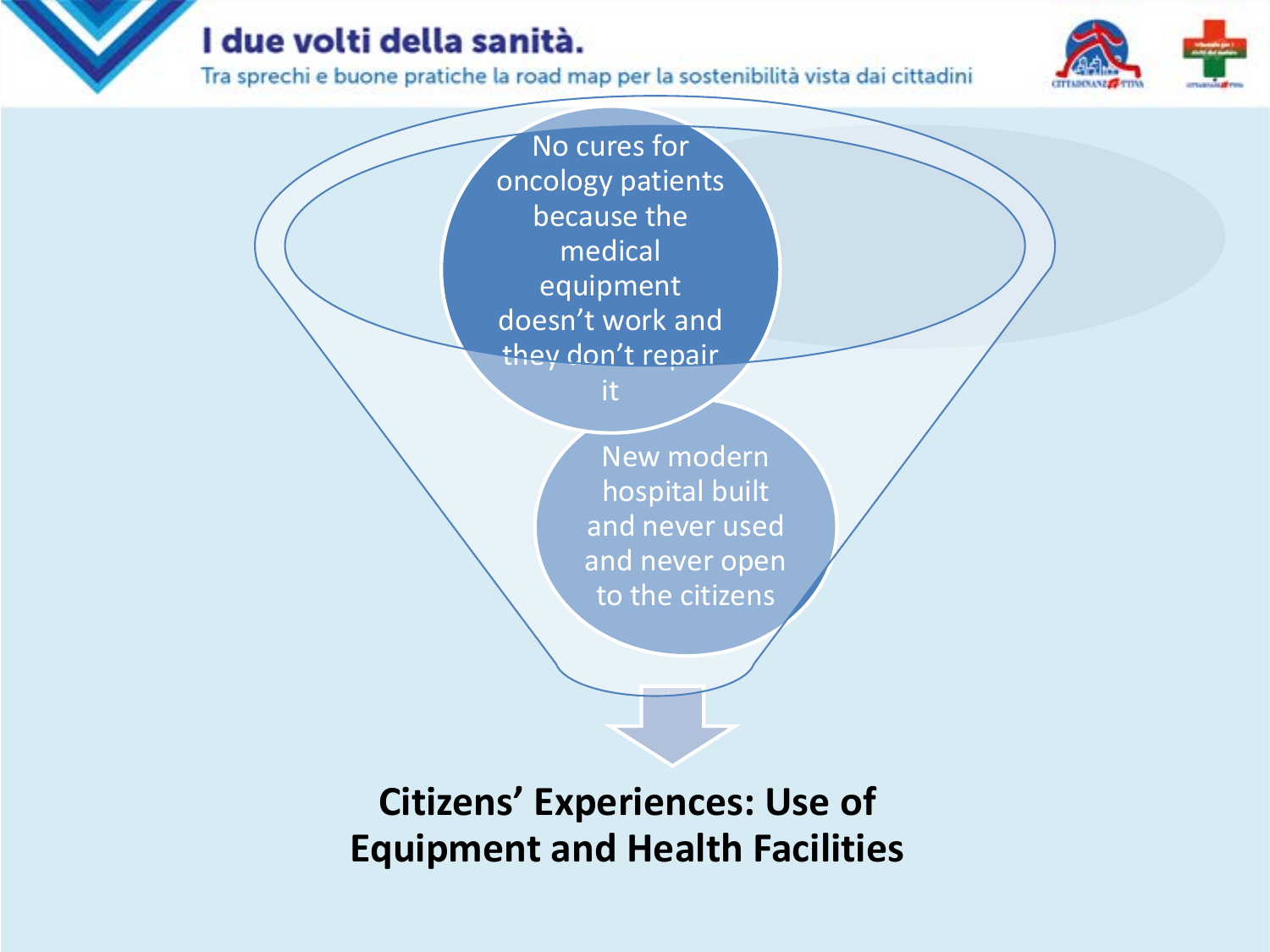

## **Classification of waste in healthcare based on the point of view of citizens: subcategories**

Diagnostic services, pre-surgery exams, inappropriate hospital admissions

| <b>Services And</b><br>Performance | Dispensing aids, principals and<br>procurement tenders            |
|------------------------------------|-------------------------------------------------------------------|
|                                    | Structural equipment and provision of<br>services                 |
|                                    | Excessive bureaucracy and lack of<br>coordination between offices |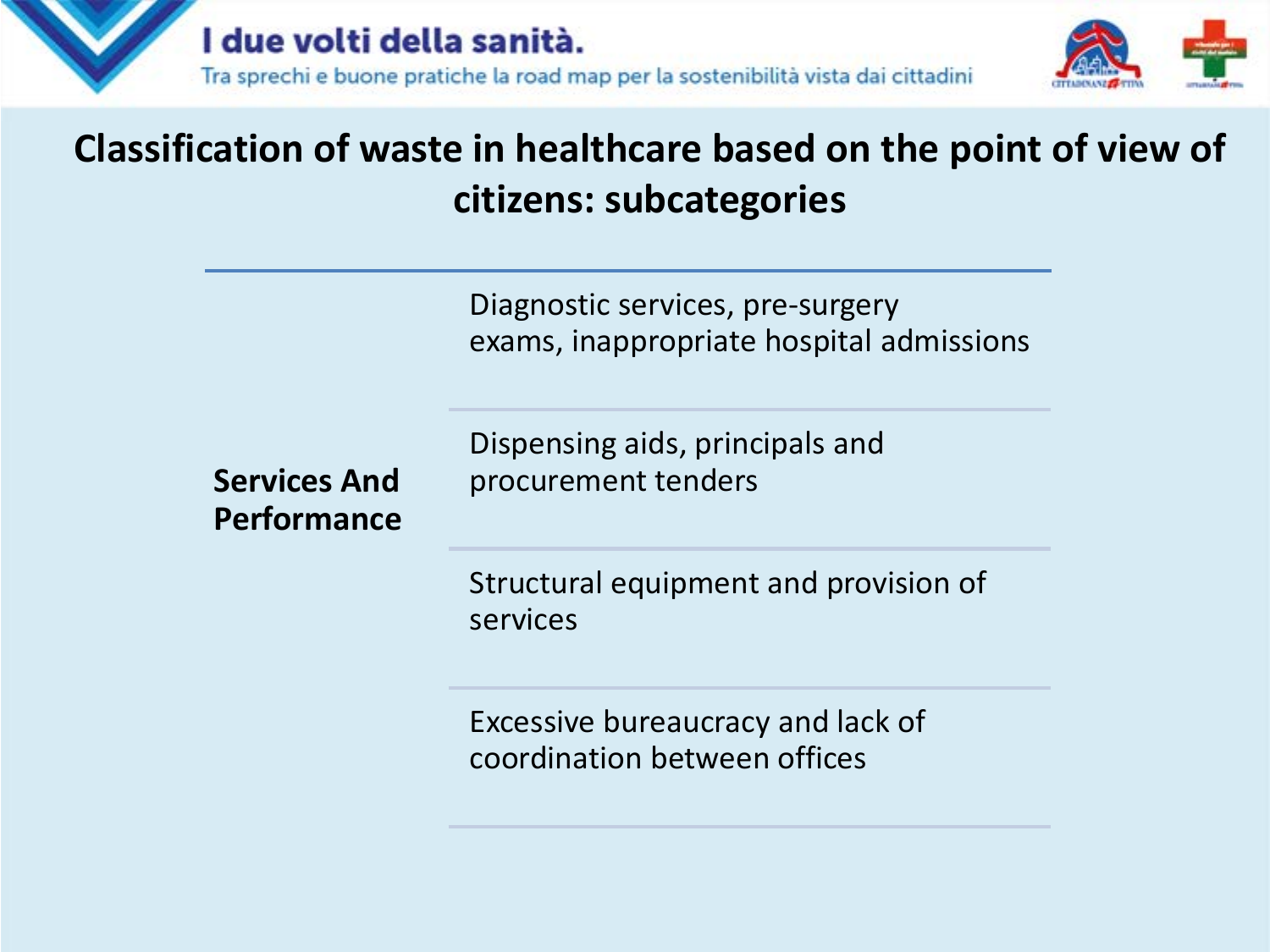Tra sprechi e buone pratiche la road map per la sostenibilità vista dai cittadini



Buying a prosthesis from local hospitals costs more than buying it from private shops

> A lot of prosthesis acquired by local hospitals and never distributed to the patiens

**Citizens' Experience: Services and performances**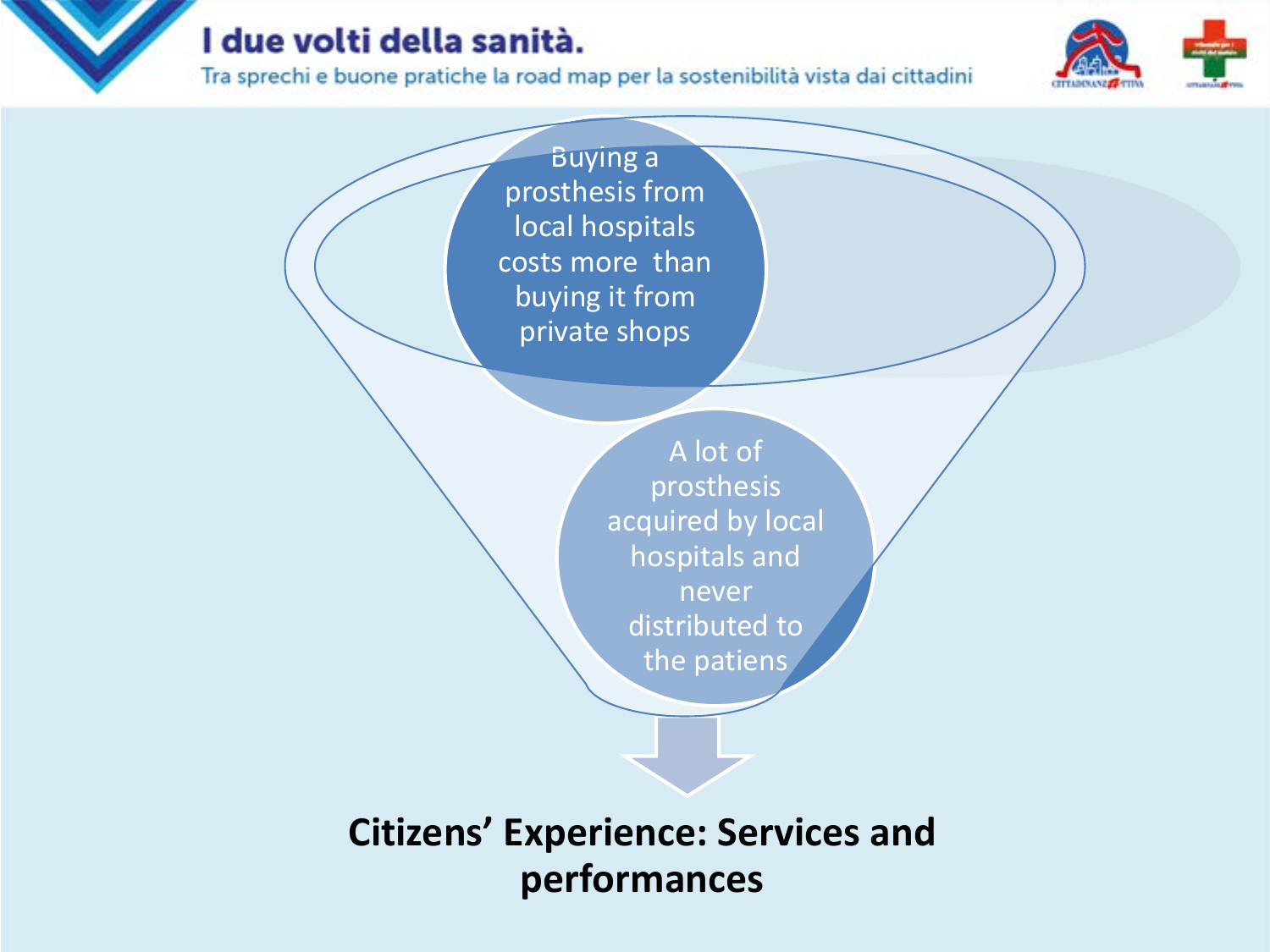

## **Classification of waste in healthcare based on the point of view of citizens: sub categories**

Lack or reduction of health personnel

Consulting, health care workers fees

**Human Resources Management**

Redundant staff accompanied by failure to ensure the delivery of services and adequate performance

Staff assigned to other jobs

Lack of control of objectives and activities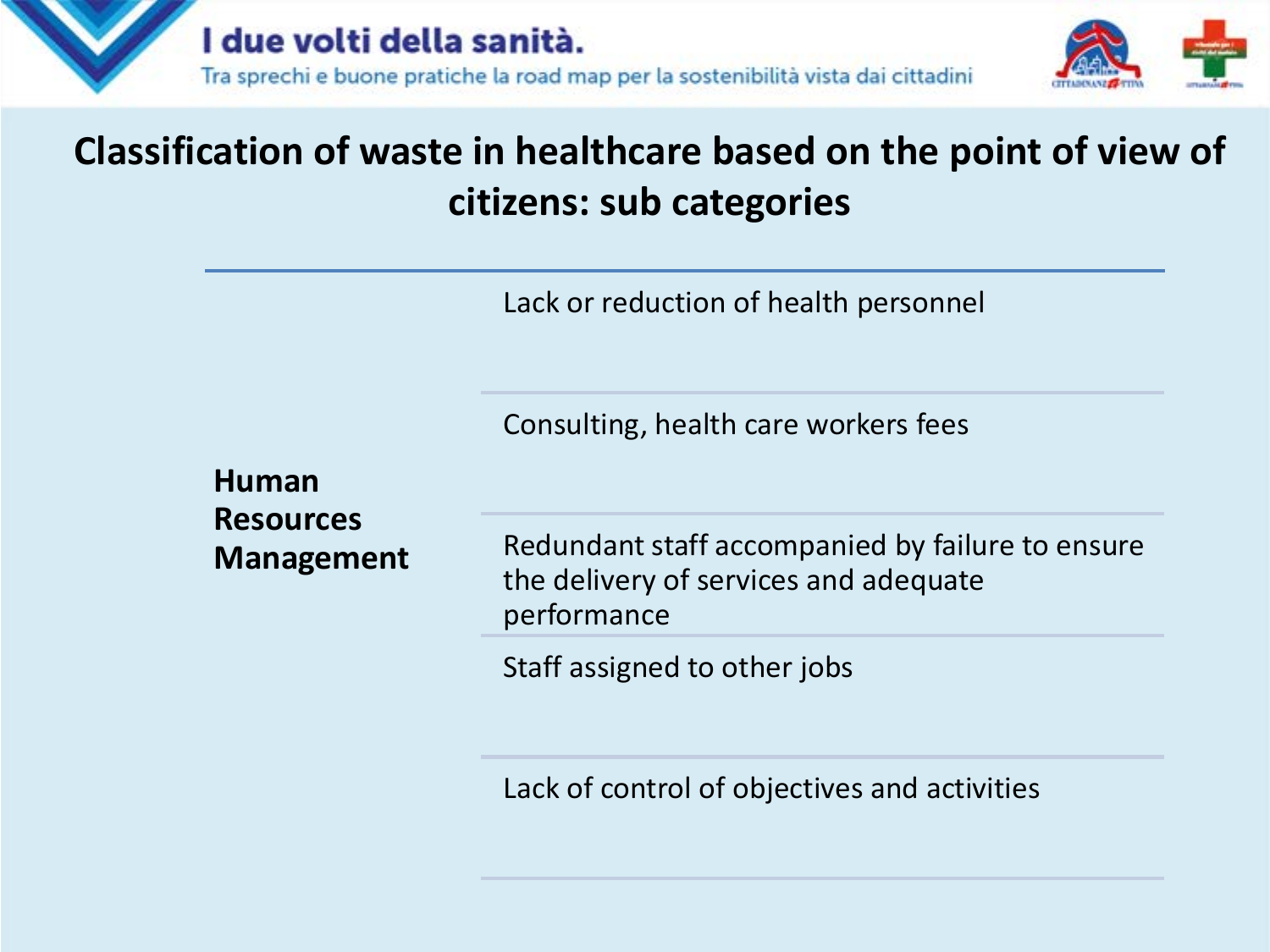Tra sprechi e buone pratiche la road map per la sostenibilità vista dai cittadini



A recently renewed maternity ward can't function because of lack of staff

> In this hospital, nurses, clinicians, and technical staff do tasks other than what they are supposed to do

## **Citizens' Experiences: Human Resources Management**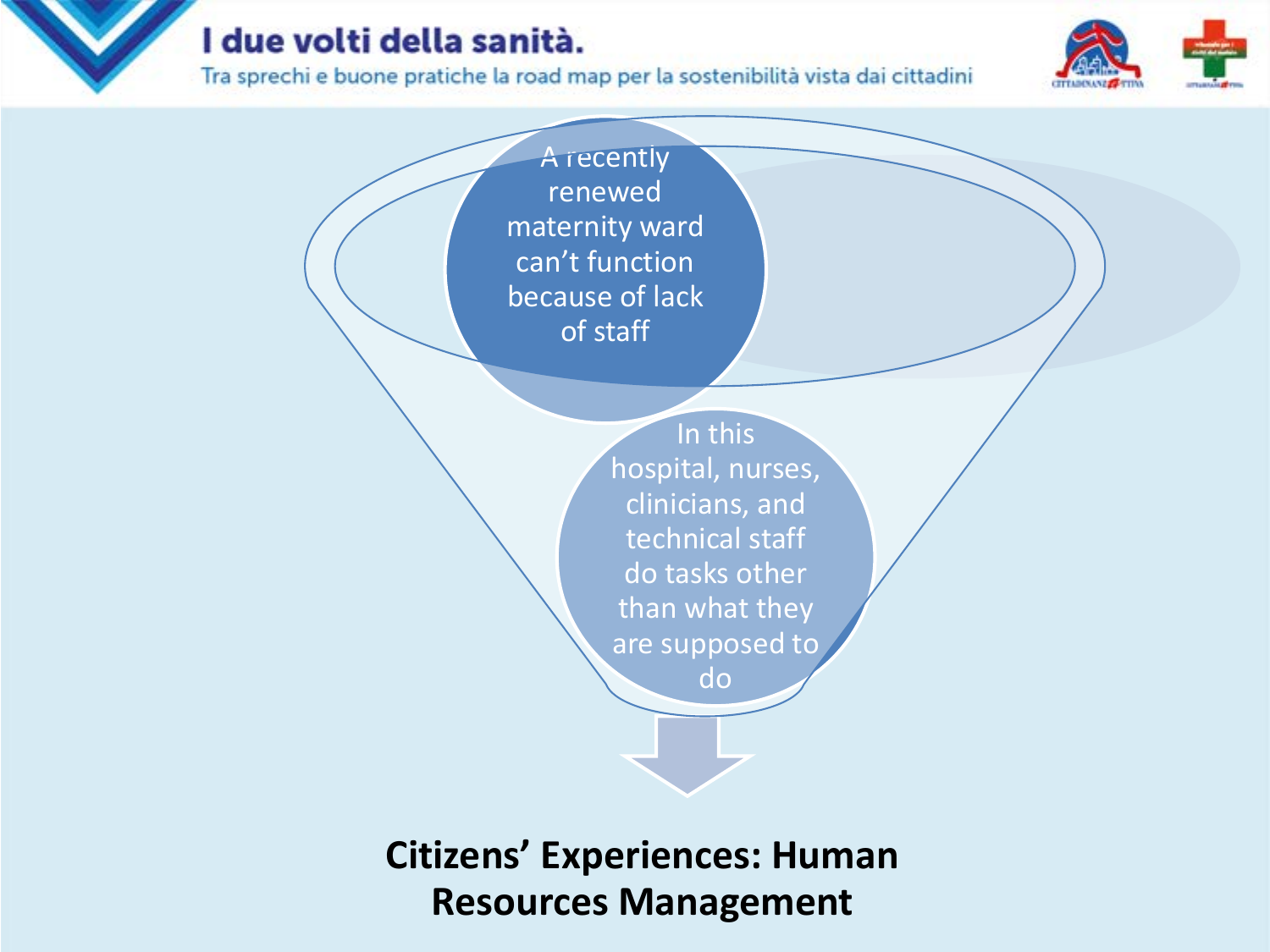Tra sprechi e buone pratiche la road map per la sostenibilità vista dai cittadini



Sum up and main take back home

points

• What is **health waste** in the opinion of italian citizens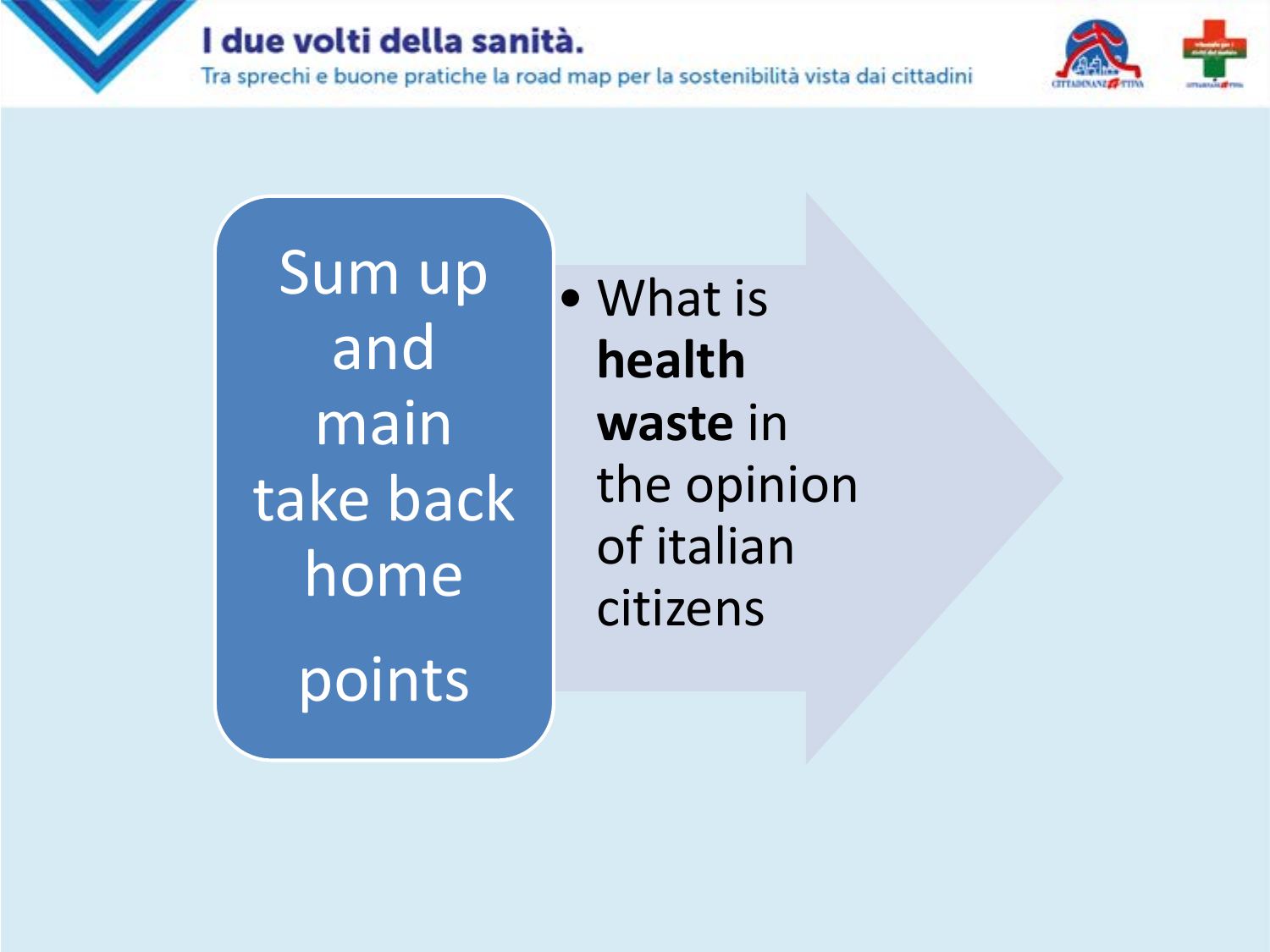Tra sprechi e buone pratiche la road map per la sostenibilità vista dai cittadini



| $\checkmark$ Not investing in             | $\checkmark$ Not increasing the value |                              |  |
|-------------------------------------------|---------------------------------------|------------------------------|--|
| prevention                                | of resourses of the Health            |                              |  |
|                                           | <b>National Service</b>               | √ Waiting lists              |  |
| $\checkmark$ Cutting expences linearly    |                                       |                              |  |
|                                           | √Useless bureaucracy                  | $\checkmark$ Health mobility |  |
| $\checkmark$ Not investing in territorial |                                       |                              |  |
| medicine                                  | √ Drugs                               |                              |  |
|                                           |                                       |                              |  |
|                                           |                                       |                              |  |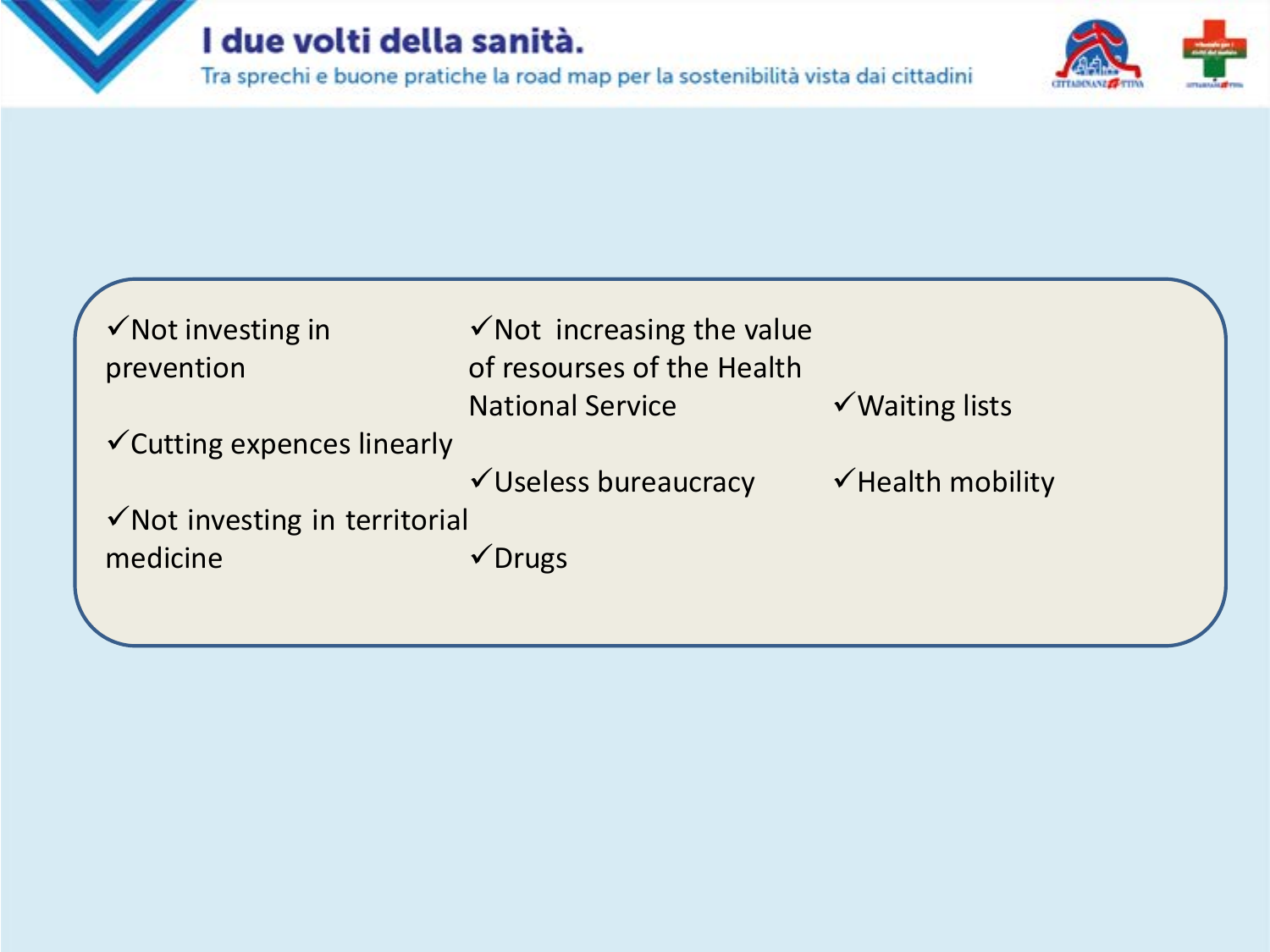